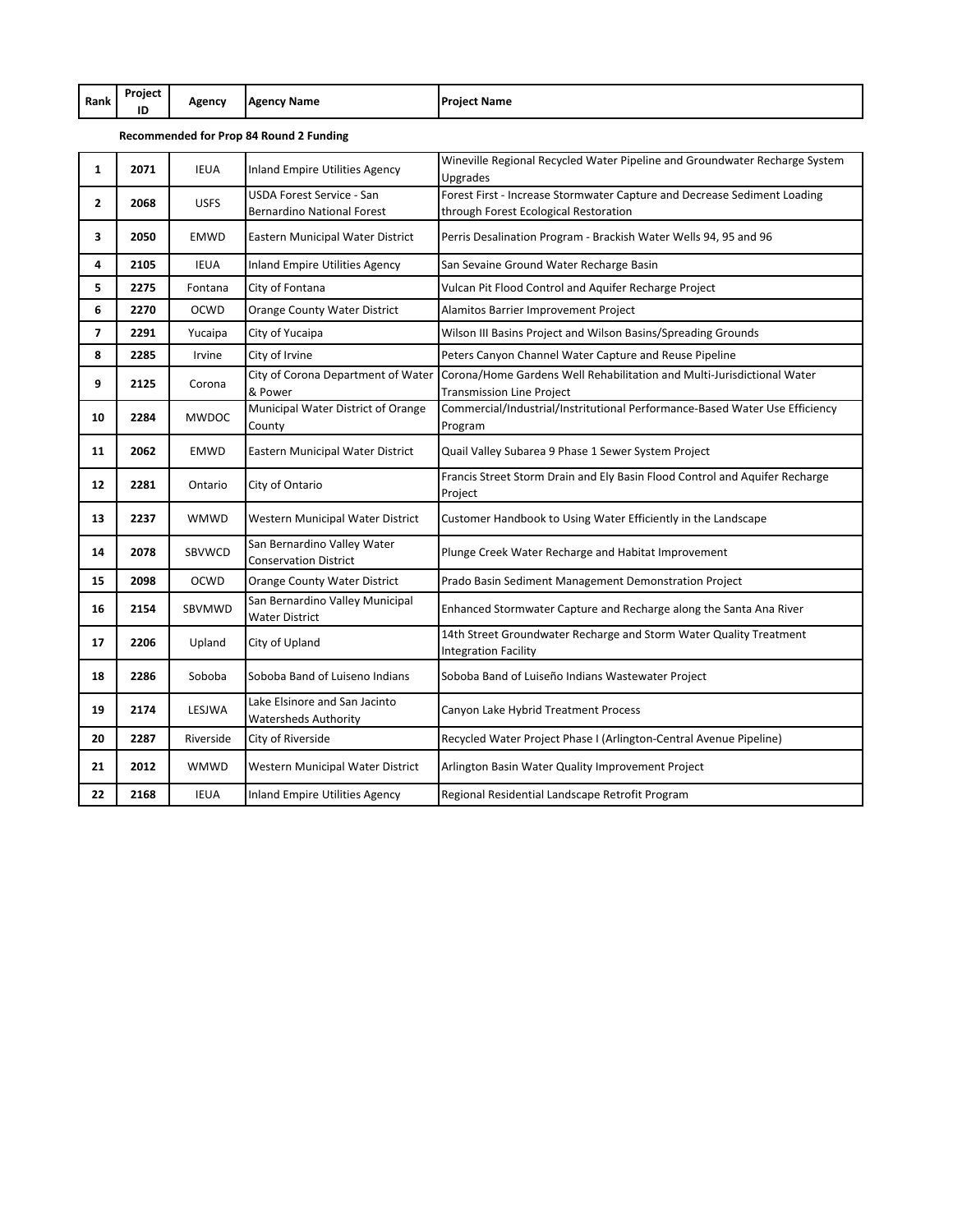| Rank          | Project | Agency | <b>IAgency Name</b> | <b>IProject Name</b> |
|---------------|---------|--------|---------------------|----------------------|
| $\sim$ $\sim$ | ID      |        | $\sim$ $\sim$       |                      |

## **Not Recommended for Prop 84 Round 2 Funding**

| 23 | 2272 | <b>OCWD</b>  | Orange County Water District                                 | North Basin Groundwater Protection Program Nitrate Treatment Project   |
|----|------|--------------|--------------------------------------------------------------|------------------------------------------------------------------------|
| 24 | 2246 | Chino        | City of Chino                                                | Magnolia Channel Detention Basin                                       |
| 25 | 2294 | <b>MWDOC</b> | Municipal Water District of Orange<br>County                 | Comprehensive Landscape Water Use Efficiency Program                   |
| 26 | 2290 | Menifee      | City of Menifee                                              | Line A Homeland/Romoland Flood Control System: Segment 2               |
| 27 | 2238 | Chino        | City of Chino                                                | Drainage A Detention Basin                                             |
| 28 | 2265 | OCWD         | Orange County Water District                                 | Fletcher Basin Stormwater Capture and Groundwater Recharge Enhancement |
| 29 | 2282 | Riverside    | City of Riverside                                            | Recycled Water Transmission Main (Santa Ana River Segment)             |
| 30 | 2130 | <b>JCSD</b>  | Jurupa Community Services District                           | East Side Non-Potable/Recycled Water Project                           |
| 31 | 2297 | Calimesa     | City of Calimesa                                             | Calimesa Creek and Basin Project                                       |
| 32 | 2239 | Riverside    | City of Riverside                                            | Riverside North Aquifer Storage and Recovery Project                   |
| 33 | 2069 | <b>OCWD</b>  | Orange County Water District                                 | Five Coves and Lincoln Basins Bypass Pipeline                          |
| 34 | 2094 | IEUA         | Inland Empire Utilities Agency                               | IEUA Regional Landscape Evaluation Program                             |
| 35 | 2247 | <b>MVWD</b>  | Monte Vista Water District                                   | Benson Avenue Transmission Pipeline Project                            |
| 36 | 2048 | <b>IEUA</b>  | Inland Empire Utilities Agency                               | Residential Self-Regenerating Water Softener Removal Rebate Program    |
| 37 | 2175 | <b>IEUA</b>  | <b>Inland Empire Utilities Agency</b>                        | High Efficiency Sprinkler Nozzles Voucher Program                      |
| 38 | 2095 | IEUA         | <b>Inland Empire Utilities Agency</b>                        | Regional Commercial Incentive Program                                  |
| 39 | 2249 | <b>MVWD</b>  | <b>Monte Vista Water District</b>                            | Recycled Water Phase II Retail Distribution System Expansion           |
| 40 | 2132 | <b>JCSD</b>  | Jurupa Community Services District                           | Weather-Based Irrigation Controllers Project                           |
| 41 | 2250 | <b>MVWD</b>  | Monte Vista Water District                                   | Grand Avenue Disadvantaged Community Pipeline Replacement Project      |
| 42 | 2295 | IE keep      | Inland Empire Waterkeeper                                    | Santa Ana River Initiative                                             |
| 43 | 2146 | <b>IRWD</b>  | Irvine Ranch Water District                                  | Baker Water Treatment Plant Project                                    |
| 44 | 2252 | SAWA         | Santa Ana Watershed Association                              | San Bernardino Mountains Front Range Invasive Plant Removal Project    |
| 45 | 2123 | <b>JCSD</b>  | Jurupa Community Services District                           | Selby Street/Geordie Way Water and Sewer Services Project              |
| 46 | 2242 | Redlands     | City of Redlands                                             | City of Redlands Downtown Storm Drain Project                          |
| 47 | 2172 | IEUA         | Inland Empire Utilities Agency                               | IEUA Residential Landscape Transformation Program                      |
| 48 | 2251 | <b>MVWD</b>  | Monte Vista Water District                                   | Budget-Based Tiered Rate Structure Improvement                         |
| 49 | 2148 | costa mesa   | city of costa mesa                                           | Industrial Way Water Quality and Storm Drain Improvement Project       |
| 50 | 2185 | OCSD         | <b>Orange County Sanitation District</b>                     | Plant 2 Recycled Water Feasibility Study                               |
| 51 | 2119 | <b>IEUA</b>  | <b>Inland Empire Utilities Agency</b>                        | Prado Basin Habitat Sustainability Program                             |
| 52 | 2152 | SBVMWD       | San Bernardino Valley Municipal<br><b>Water District</b>     | <b>Inland Empire Garden Friendly Demonstration Project</b>             |
| 53 |      | OCWD         | Orange County Water District                                 | Sunset Gap Seawater Intrusion                                          |
|    | 2258 |              |                                                              |                                                                        |
| 54 | 2292 | OCWD         | Orange County Water District                                 | Groundwater Replenishment System Final Expansion                       |
| 55 | 2116 | LESJWA       | Lake Elsinore and San Jacinto<br><b>Watersheds Authority</b> | San Jacinto Urban Runoff Treatment & Control                           |
| 56 | 2198 | <b>IEUA</b>  | Inland Empire Utilities Agency                               | RP-1 Outfall Parallel Pipeline                                         |
| 57 | 2115 | LESJWA       | Lake Elsinore and San Jacinto<br><b>Watersheds Authority</b> | San Jacinto River Riparian Habitat Restoration                         |
| 58 | 2201 | <b>IRWD</b>  | Irvine Ranch Water District                                  | Tustin Legacy Wells 1, 2, 3, and 4                                     |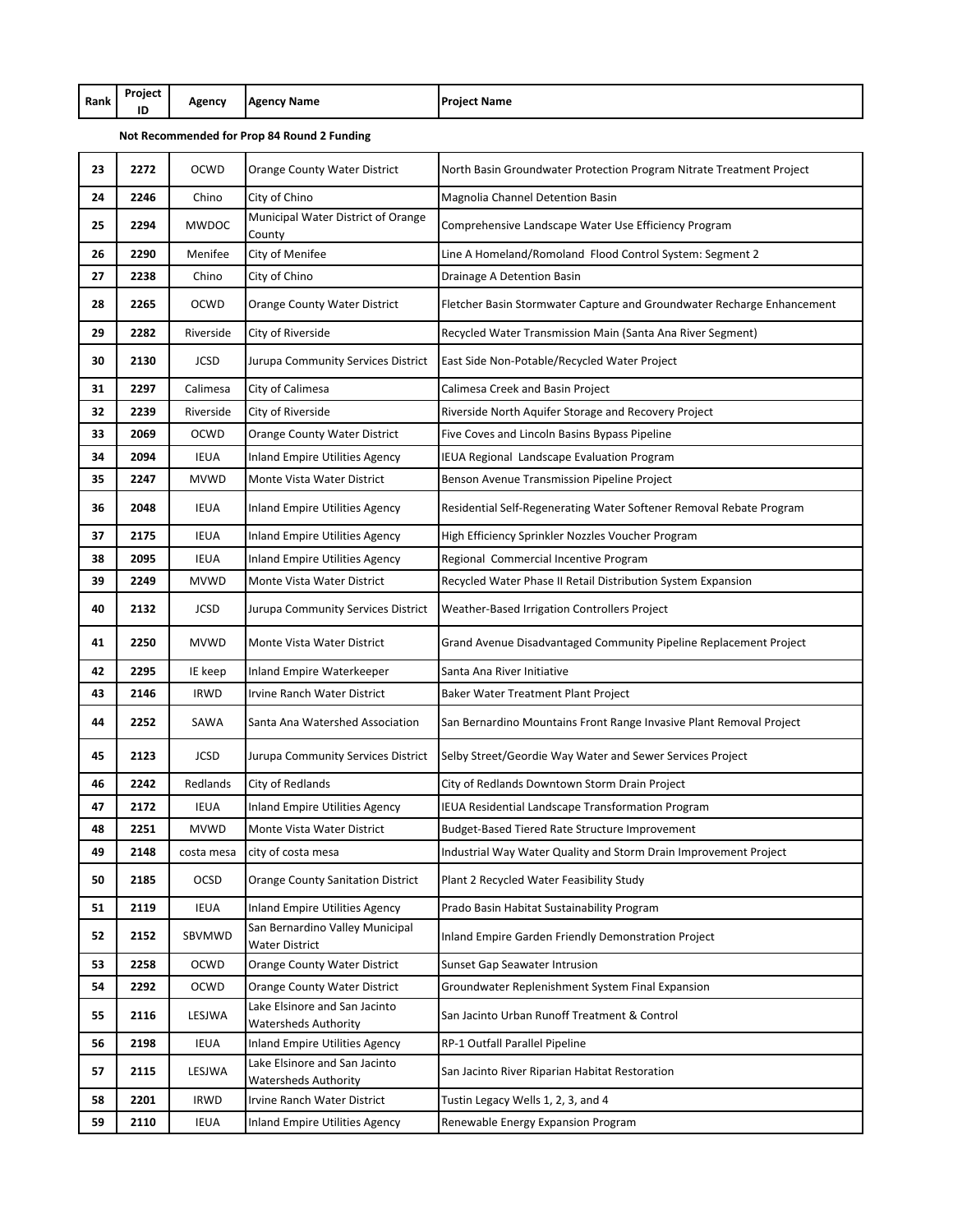| Rank | Project<br>ID | Agency        | <b>Agency Name</b>                                           | <b>Project Name</b>                                                              |
|------|---------------|---------------|--------------------------------------------------------------|----------------------------------------------------------------------------------|
| 60   | 2113          | LESJWA        | Lake Elsinore and San Jacinto<br><b>Watersheds Authority</b> | Lake Elsinore Fishery Enhancement                                                |
| 61   | 2121          | <b>IEUA</b>   | Inland Empire Utilities Agency                               | <b>Turner Basin Improvements</b>                                                 |
| 62   | 2196          | <b>IRWD</b>   | Irvine Ranch Water District                                  | Well 53                                                                          |
| 63   | 2236          | WMWD          | Western Municipal Water District                             | Jurupa Community Services District West Side Recycled Water Project              |
| 64   | 2199          | <b>IRWD</b>   | Irvine Ranch Water District                                  | Well 51 and 52                                                                   |
| 65   | 2149          | <b>IRWD</b>   | Irvine Ranch Water District                                  | Well 106 Well Drilling, Equipping, Conveyance, and Treatment Plant Modifications |
| 66   | 2257          | OCWD          | Orange County Water District                                 | Mid-Basin Injection Project                                                      |
| 67   | 2147          | <b>IRWD</b>   | Irvine Ranch Water District                                  | Orange Park Acres Well No. 1 Well Equipping and Disinfection Facilities          |
| 68   | 2188          | <b>IRWD</b>   | Irvine Ranch Water District                                  | Joint Anaheim/IRWD Well Field                                                    |
| 69   | 2171          | WMWD          | Western Municipal Water District                             | Arlington Desalter Biodenitrification Project                                    |
| 70   | 2158          | <b>IEUA</b>   | Inland Empire Utilities Agency                               | Regional Public Sector Program                                                   |
| 71   | 2117          | LESJWA        | Lake Elsinore and San Jacinto<br><b>Watersheds Authority</b> | San Jacinto Watershed Nutrient TMDL Pollutant Trading Study                      |
| 72   | 2118          | LESJWA        | Lake Elsinore and San Jacinto<br><b>Watersheds Authority</b> | Stormwater Treatment Wetlands for Canyon Lake                                    |
| 73   | 2248          | <b>IEUA</b>   | Inland Empire Utilities Agency                               | <b>Baseline Regional Pipeline</b>                                                |
| 74   | 2211          | Anaheim       | City of Anaheim                                              | Disneyland Resort and Platinum Triangle Area Recycled Water Project              |
| 75   | 2226          | Anaheim       | City of Anaheim                                              | Water Recycling Expansion Project                                                |
| 76   | 2102          | LESJWA        | Lake Elsinore and San Jacinto<br><b>Watersheds Authority</b> | Canyon Lake Dredging Enhancements                                                |
| 77   | 2271          | <b>OCWD</b>   | Orange County Water District                                 | Santiago Enhanced Recharge                                                       |
| 78   | 2177          | <b>OCWD</b>   | Orange County Water District                                 | Santiago Basins Intertie                                                         |
| 79   | 2096          | OCWD          | Orange County Water District                                 | Placentia Basin Enhancement Project                                              |
| 80   | 2097          | <b>OCWD</b>   | Orange County Water District                                 | Raymond Basin Enhancement Project                                                |
| 81   | 2103          | OCWD          | Orange County Water District                                 | Recharge Water Sediment Removal Project                                          |
| 82   | 2124          | IEUA          | Inland Empire Utilities Agency                               | RP-1 and RP-2 Cogeneration Facility Expansion                                    |
| 83   | 2180          | OCWD          | Orange County Water District                                 | Prado Basin Sediment Management Project                                          |
| 84   | 2194          | SBCFCD        | County of San Bernardino Flood<br><b>Control District</b>    | Cactus Basins 4 & 5 (Proposition 84 only)                                        |
| 85   | 2233          | Anaheim       | City of Anaheim                                              | Urban Runoff Reuse - Anaheim Hills Golf Course                                   |
| 86   | 2227          | Anaheim       | City of Anaheim                                              | Shallow Aquifer Pumping for Non-potable Uses                                     |
| 87   | 2111          | LESJWA        | Lake Elsinore and San Jacinto<br><b>Watersheds Authority</b> | Lake Elsinore & Canyon Lake Nutrient TMDL Monitoring                             |
| 88   | 2176          | OCWD          | Orange County Water District                                 | Solar at OCWD Facilities                                                         |
| 89   | 2112          | <b>IEUA</b>   | <b>Inland Empire Utilities Agency</b>                        | Local Recycled Water Laterals Construction                                       |
| 90   | 2127          | <b>IEUA</b>   | <b>Inland Empire Utilities Agency</b>                        | Digester Gas Cleaning System and RP-2 Digester Gas System Modification           |
| 91   | 2128          | IEUA          | <b>Inland Empire Utilities Agency</b>                        | RP-1 Secondary System Modifications                                              |
| 92   | 2205          | <b>SBCFCD</b> | County of San Bernardino Flood<br><b>Control District</b>    | Comprehensive Storm Drain Plan (CSDP 3-5)                                        |
| 93   | 2278          | <b>IRWD</b>   | Irvine Ranch Water District                                  | East Orange County Water District/Irvine Ranch Water District Joint Well Project |
| 94   | 2273          | <b>OCWD</b>   | Orange County Water District                                 | Mid-Basin Injection Demonstration                                                |
| 95   | 2051          | OCWD          | Orange County Water District                                 | Chino Creek Wetlands                                                             |
| 96   | 2101          | <b>IEUA</b>   | <b>Inland Empire Utilities Agency</b>                        | Chino Creek Multipurpose Corridor                                                |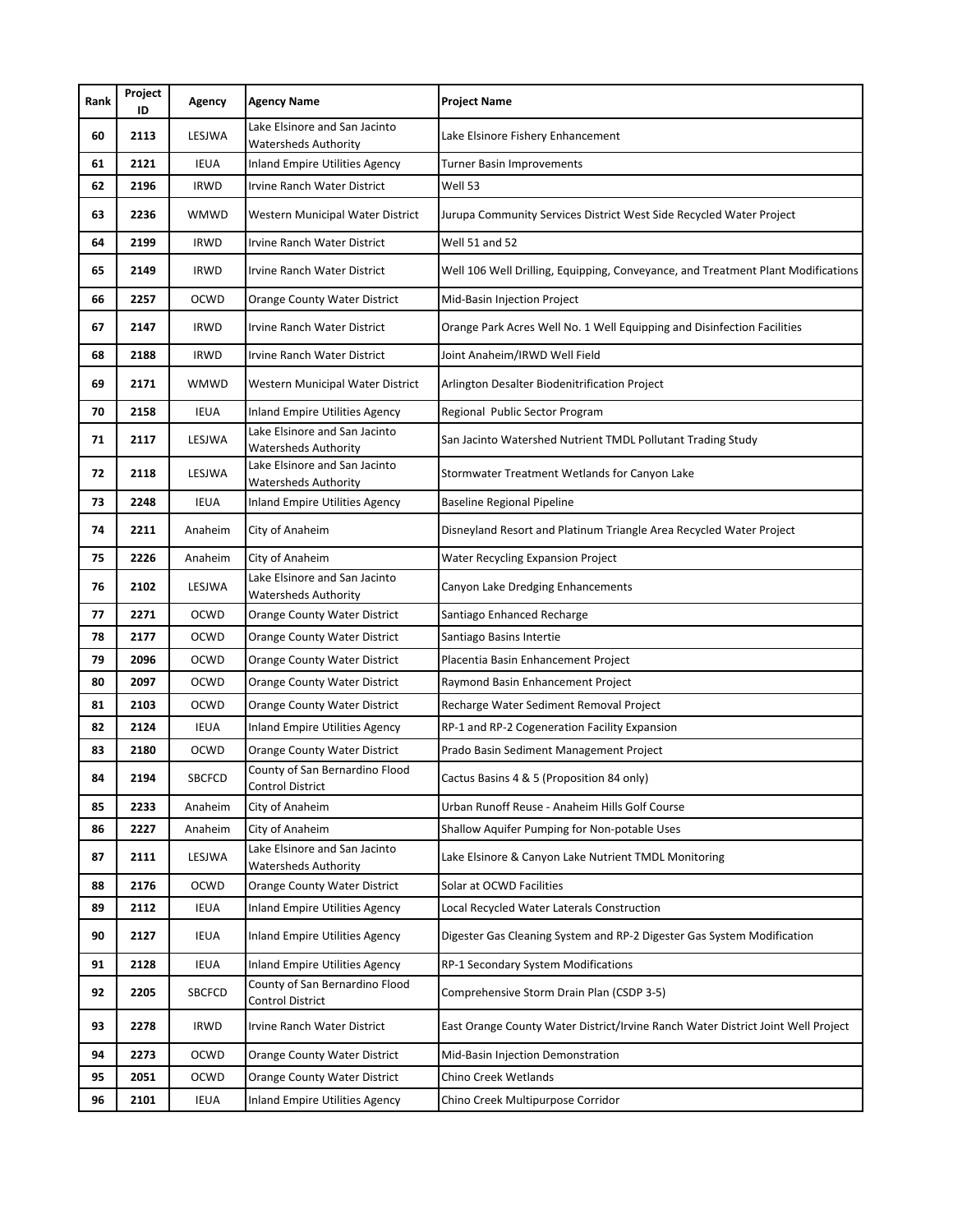| Rank | Project<br>ID | Agency        | <b>Agency Name</b>                                        | <b>Project Name</b>                                                                                                             |
|------|---------------|---------------|-----------------------------------------------------------|---------------------------------------------------------------------------------------------------------------------------------|
| 97   | 2228          | Anaheim       | City of Anaheim                                           | Water Use Efficiency Improvements/Brackish Groundwater Treatment and<br>Constructed Wetland Installation at Yorba Regional Park |
| 98   | 2262          | <b>OCWD</b>   | Orange County Water District                              | Recharge Basin Rehabilitation                                                                                                   |
| 99   | 2296          | <b>OCWD</b>   | Orange County Water District                              | Subsurface Recharge                                                                                                             |
| 100  | 2283          | WMWD          | Western Municipal Water District                          | Elsinore Conjunctive Use Program Expansion                                                                                      |
| 101  | 2276          | <b>IRWD</b>   | Irvine Ranch Water District                               | Syphon Reservoir Expansion                                                                                                      |
| 102  | 2203          | <b>IRWD</b>   | Irvine Ranch Water District                               | Construction Circle Recycled Water Conversion Project                                                                           |
| 103  | 2186          | SAWPA         | Santa Ana Watershed Project<br>Authority                  | Characterization and optimization of cost-effective treatment wetlands for surface<br>water quality improvement                 |
| 104  | 2225          | <b>SBCFCD</b> | County of San Bernardino Flood<br>Control District        | Wilson Creek Channel Improvements, Yucaipa Boulevard to 10th Street                                                             |
| 105  | 2235          | <b>SBCFCD</b> | County of San Bernardino                                  | Sand Creek / Warm Creek Confluence                                                                                              |
| 106  | 2240          | <b>SBCFCD</b> | County of San Bernardino Flood<br>Control District        | Plunge Creek Spillway                                                                                                           |
| 107  | 2245          | <b>OCWD</b>   | Orange County Water District                              | Prado Basin CA Feasibility Study                                                                                                |
| 108  | 2170          | <b>OCWD</b>   | Orange County Water District                              | New Recharge Facilities for Santiago Basins and Creek                                                                           |
| 109  | 2204          | <b>SBCFCD</b> | County of San Bernardino Flood<br>Control District        | Rialto Channel at Riverside Avenue                                                                                              |
| 110  | 2223          | <b>SBCFCD</b> | County of San Bernardino Flood<br><b>Control District</b> | <b>Elder Creek Channel</b>                                                                                                      |
| 111  | 2224          | <b>SBCFCD</b> | County of San Bernardino Flood<br><b>Control District</b> | Del Rosa Channel Improvements and Repair                                                                                        |
| 112  | 2243          | <b>SBCFCD</b> | County of San Bernardino Flood<br><b>Control District</b> | Wildwood Creek Channel Improvements                                                                                             |
| 113  | 2183          | WMWD          | Western Municipal Water District                          | WMWD Recycled Water Project                                                                                                     |
| 114  | 2190          | <b>SBCFCD</b> | County of San Bernardino Flood<br><b>Control District</b> | West Fontana Channael                                                                                                           |
| 115  | 2178          | WMWD          | Western Municipal Water District                          | Chino II Desalter Treated Water Pump Station                                                                                    |
| 116  | 2179          | WMWD          | Western Municipal Water District                          | La Sierra Pipeline Project                                                                                                      |
| 117  | 2181          | <b>WMWD</b>   | Western Municipal Water District                          | Riverside-Corona Feeder Wells in the San Bernardino Basin Area                                                                  |
| 118  | 2182          | WMWD          | Western Municipal Water District                          | Lake Mathews Water Treatment Plant                                                                                              |
| 119  | 2187          | <b>SBCFCD</b> | County of San Bernardino Flood<br><b>Control District</b> | West State Street Storm Drain Segment IIIB                                                                                      |
| 120  | 2202          | <b>SBCFCD</b> | County of San Bernardino Flood<br><b>Control District</b> | Rialto Channel                                                                                                                  |
| 121  | 2173          | WMWD          | Western Municipal Water District                          | Chino II Desalter Brine Minimization                                                                                            |
| 122  | 2063          | <b>OCWD</b>   | Orange County Water District                              | Mill Creek Diversion Project                                                                                                    |
| 123  | 2066          | OCWD          | Orange County Water District                              | North Basin Groundwater Protection Project                                                                                      |
| 124  | 2081          | OCWD          | <b>Orange County Water District</b>                       | <b>MTBE Interim Remediation</b>                                                                                                 |
| 125  | 2084          | OCWD          | Orange County Water District                              | <b>River Road Treatment Wetlands</b>                                                                                            |
| 126  | 2085          | <b>OCWD</b>   | Orange County Water District                              | Temescal Creek Wetlands                                                                                                         |
| 127  | 2087          | <b>OCWD</b>   | Orange County Water District                              | Convert Deep Wells to Injection Wells                                                                                           |
| 128  | 2088          | <b>OCWD</b>   | Orange County Water District                              | South Basin Groundwater Protection Project Interim Remediation                                                                  |
| 129  | 2104          | <b>IRWD</b>   | Irvine Ranch Water District and<br>Serrano Water District | Santiago Dam Outlet Tower Seismic Study                                                                                         |
| 130  | 2109          | <b>IEUA</b>   | Inland Empire Utilities Agency                            | Cypress Channel Multipurpose Corridor                                                                                           |